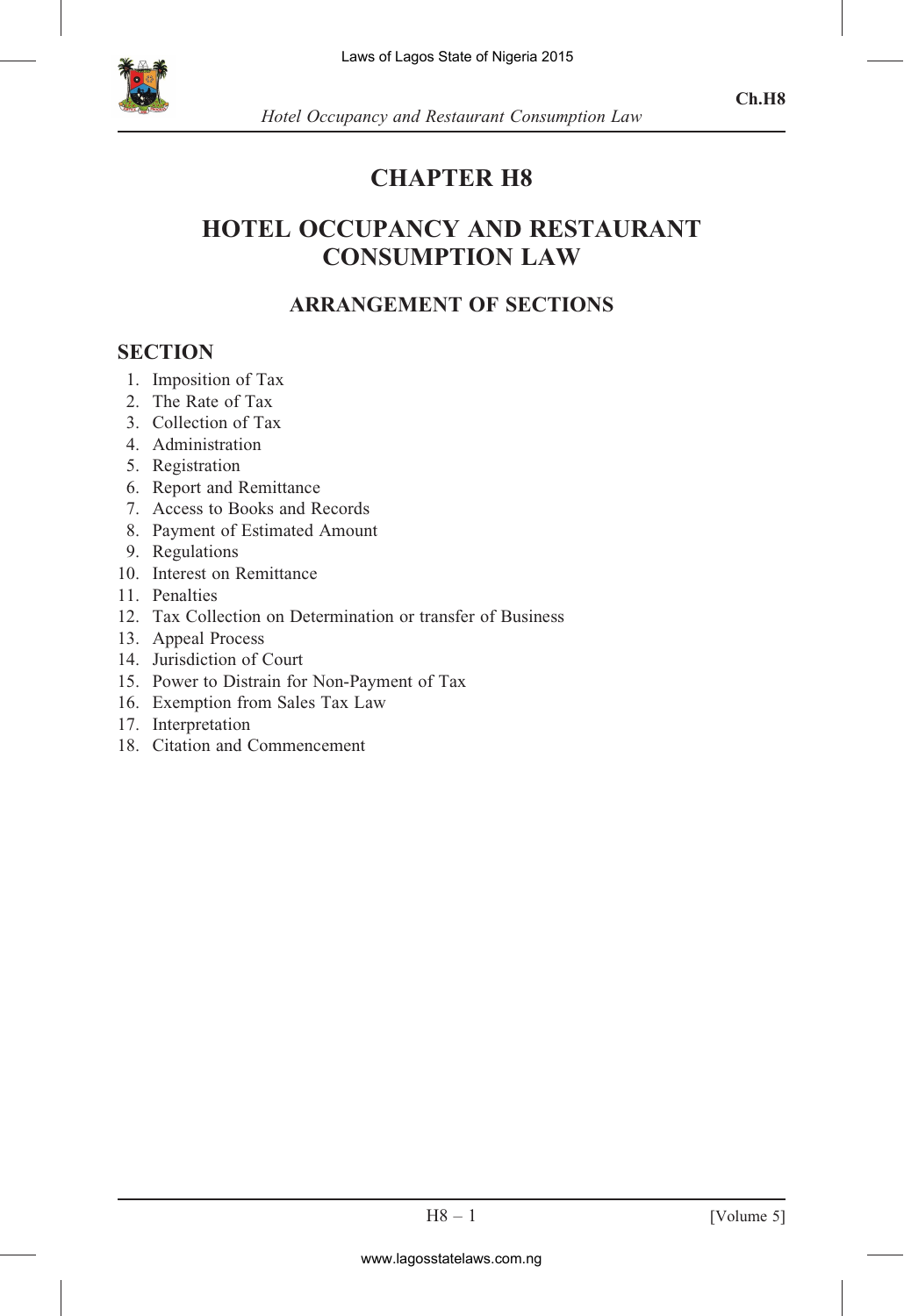Hotel Occupancy and Restaurant Consumption Law

# CHAPTER H8

# HOTEL OCCUPANCY AND RESTAURANT CONSUMPTION LAW

# A LAW TO IMPOSE TAX ON GOODS AND SERVICES CONSUMED IN HOTELS, RESTAURANTS AND EVENTS CENTRES WITHIN THE TERRITORY OF LAGOS STATE

[Commencement] [22nd June 2009]

# THE LAGOS STATE HOUSE OF ASSEMBLY ENACTS AS FOLLOWS:

#### 1. Imposition of Tax

(1) A tax is imposed on any person (referred to in this Law as ''the Consumer'') who—

- (a) pays for the use or possession or for the right to the use or possession of any hotel, hotel facility or events centre; or
- (b) purchases consumable goods or services in any restaurant whether or not located within a hotel in Lagos State.

(2) The amount to which this tax applies shall be the total cost of facilities, consumable or personal services supplied to a consumer in, by or on behalf of the hotel, restaurant or events centre.

#### 2. The Rate of Tax

The rate of tax imposed by this Law shall be five per cent of the total bill issued to the consumer, excluding Value Added Tax.

#### 3. Collection of Tax

A person owning, managing or controlling any business or supplying any goods or services chargeable under section 1 Law (referred to in this Law as the ''Collecting Agent'') shall collect of this, for and on behalf of the State, the tax imposed by this Law based on the total amount charged or payable by the consumer in accordance with the provisions of section 2 of this Law. Laws of Lagos State of Nigeria 2015<br> *CUPANCY AND RES*<br> *CUPANCY AND RES*<br> *CUPANCY AND RES*<br> *CONSUMPTION LAW*<br>
POSE TAX ON GOODS A<br>
HOTELS, RESTAURANT<br>
IN THE TERRITORY OF<br>
ATE HOUSE OF ASSEME<br>
FOLLOWS:<br>
on any person (

## 4. Administration

The tax charged by this Law shall be under the care and management of the Lagos State Internal Revenue Service (LIRS) (referred to in this Law as ''The Service'').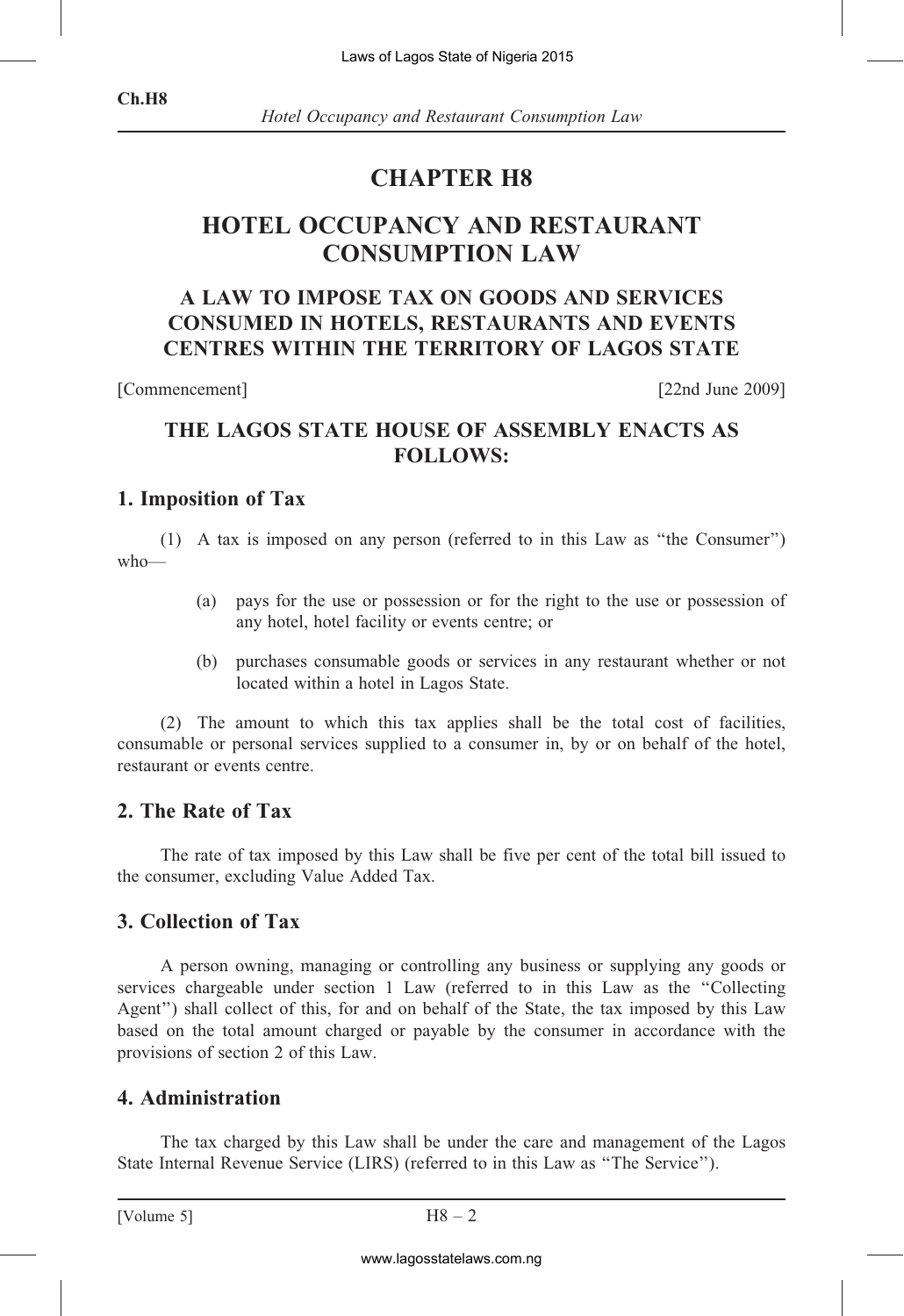## 5. Registration

(1) Any Hotel, Restaurant or other business affected by this Law shall, within thirty (30) days of the commencement of this Law or upon commencement of business, whichever is earlier, register with the Service for the purpose of this Law.

(2) Every Collecting Agent shall produce evidence of registration with the Service as a condition precedent to any contractual relationship with the State Government or any of its Ministries, Departments, Parastatals or Local Government Authorities.

## 6. Report and Remittance

- (1) Every Collecting Agent shall—
	- (a) keep, maintain and preserve such records, books and accounts in respect of all transactions chargeable under section 1 of this Law as the Service may prescribe and shall enter regular accounts of the tax collected from day to day.
- (b) subject to the provisions of subsection (3) of this section, pay to the designated account of the State Government, the tax collected during the preceding reporting period and at the same time, file with the Service, a report stating— Laws of Lagos State of Nigeria 2015<br>
cupancy and Restaurant Consump<br>
rant or other business affected by<br>
rement of this Law or upon c<br>
with the Service for the purpose c<br>
Agent shall produce evidence of<br>
Agent shall—<br>
in
	- (i) the total amount of payments made for all chargeable transactions during the preceding reporting period;
	- (ii) the amount of tax collected by the agent during the reporting period; and
	- (iii) any other information required by the Service to be included in the report.

(2) For the purpose of these provisions, each calendar month is a reporting period and the taxes imposed and collected under this Law are due and payable on or before the 20th day of each calendar month.

(3) The tax collected shall be a debt due to the State and recoverable by the Service from the supplier of chargeable facilities, goods and services.

#### 7. Access to Books and Records

An officer of the Service—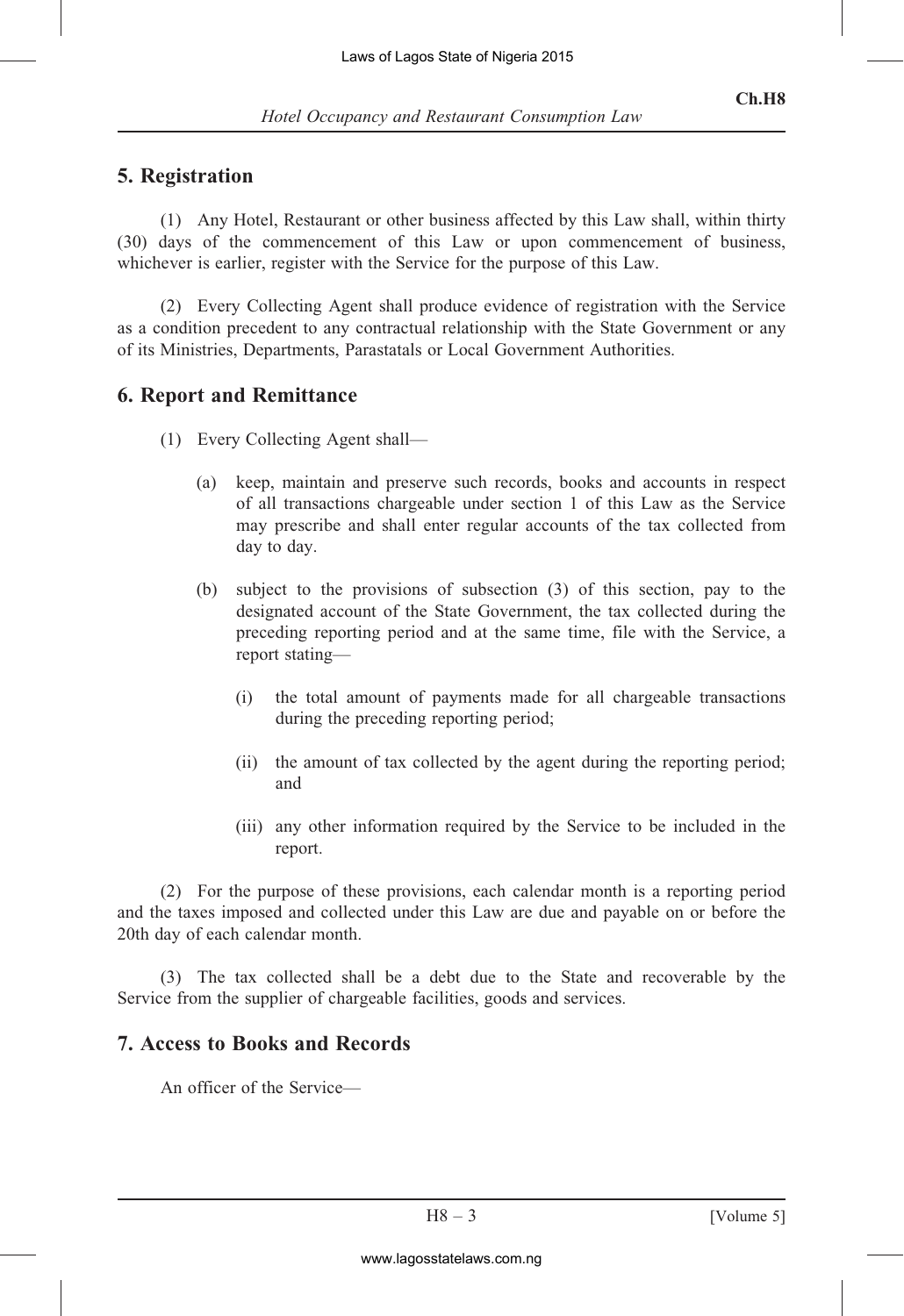(1) may enter without warrant, any premises on which he reasonably believes that a person is carrying on business in order to ascertain whether this Law is being complied with by the occupier of the premises or any other person.

(2) shall at any reasonable time of the day be given access to all books and records of any hotel, restaurant or other establishment offering chargeable goods and services for the purpose of verifying facts necessary to determine the amount due and payable to the Government under this Law.

# 8. Payment of Estimated Amount

Where a Collecting Agent fails to make a return or remittance as required by the provisions of this Law or where his returns are not substantiated by records, the Service may make an estimate of the total amount of tax due and may order him in writing to pay the estimated amount to the State Government within 21 days of the date of service of the order. Laws of Lagos State of Nigeria 2015<br>
cupancy and Restaurant Consump<br>
varrant, any premises on which l<br>
sessiment any premises on which<br>
remises or any other person.<br>
anable time of the day be given accoment<br>
ther establis

## 9. Regulations

The Service may from time to time by Order published in the Gazette issue rules and regulations for the determination, collection, and remittance of taxes due and for the proper administration of this Law.

#### 10. Interest on Remittance

All taxes that are not remitted to the designated account of the Government within the time allowed, shall in addition to other penalties prescribed by this Law, bear interest at the rate of five per cent per annum above the prevailing Central Bank of Nigeria Minimum Rediscount Rate as determined at the time of actual remittance.

#### 11. Penalties

(1) If a Collecting Agent fails to file a report and remit taxes (the goods and services tax) collected within the time allowed by section 6(2) of this Law, that Agent shall, in addition to interest payable under section 10 of this Law, pay a penalty of ten per cent of the amount of tax due.

(2) Any Director, Manager, Officer, Agent or Employee of the Collecting Agent who fails to comply with the provisions of this Law, shall be guilty of an offence and liable on conviction to a penalty of six months imprisonment or a fine of two million Naira (N<sub>2</sub>,000,000.00) or both.

#### 12. Tax Collection on Determination or transfer of Business

(1) When a hotel, restaurant or other facility covered by this Law is sold or otherwise disposed of, the transferee shall withhold such amount of the purchase price or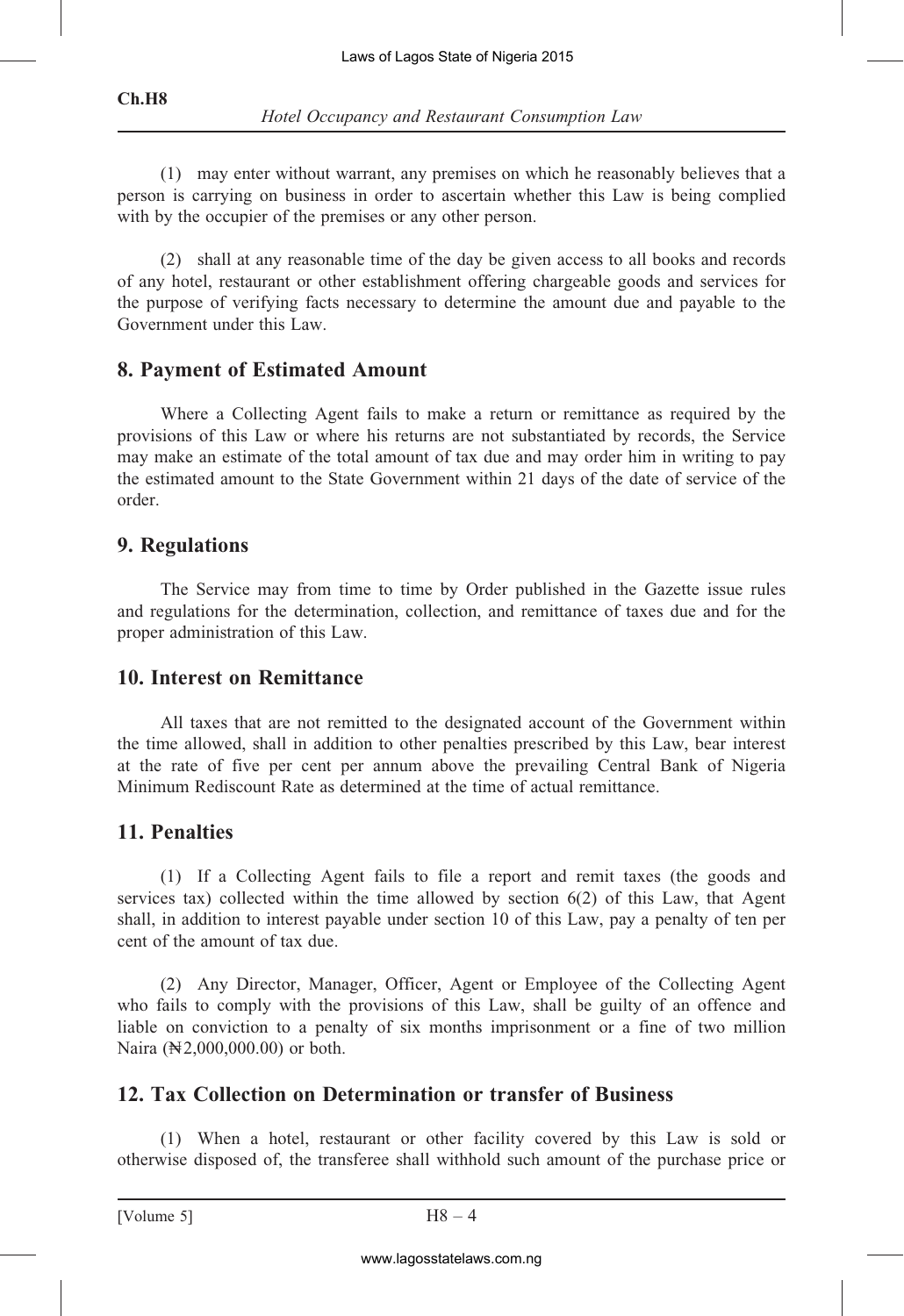other consideration as is sufficient to offset all payments already due to the Government under the provisions of this Law, unless the transferor has first provided a receipt issued by the Service showing that the amount due at the date of transfer had been paid or that no amount was due.

(2) A transferee of a chargeable facility who fails to comply with the provisions of subsection (1) of this section shall be liable to pay the amount due to the designated Government account and the provisions of sections 10 and 11 of this Law shall apply as if he was operating the hotel business at the time the payments were due.

(3) The transferee of a chargeable facility may request from the Service, a certificate stating that no tax is due or stating the amount of tax due from the facility at the date of transfer.

(4) In the case of a request made under subsection (3) of this section, the Service shall issue the certificate within thirty (30) days of receiving the request or within thirty (30) days after the day on which the relevant record of the business are made available for audit, whichever is later, but in either event, the Service shall issue the certificate within sixty days after the date of request. Laws of Lagos State of Nigeria 2015<br>
cupancy and Restaurant Consump<br>
ficient to offset all payments alre<br>
Law, unless the transferor has fin<br>
Law, unless the transferor has fin<br>
the amount due at the date of trans<br>
charge

(5) In the absence of wilful concealment or fraud, the period of limitation during which the Service may assess tax against a transferor under this section is four (4) years from the date when the transferor dispose the chargeable facility or when a determination is made against the transferor, whichever event occurs later.

#### 13. Appeal Process

(1) Any person aggrieved by any assessment made by the Service under this Law shall, within seven (7) days of being notified of such a decision, write to the Chairman or other designated Officer of the Service requesting the Service to review, amend or reverse the assessment.

(2) Upon the receipt of such notice, as mentioned in subsection (1) of this section, the Service may reconsider, affirm or amend its assessment and notify the complainant of its decision.

(3) Where upon a review, the Service serves on the complainant a notice of refusal to amend, a complainant who is dissatisfied by the refusal may institute an action at the High Court of Lagos State.

(4) Where the person served with an assessment or his authorised representative fails to contest the assessment within the period allowed by subsection (1) of this section, the assessment shall be deemed to be final and conclusive.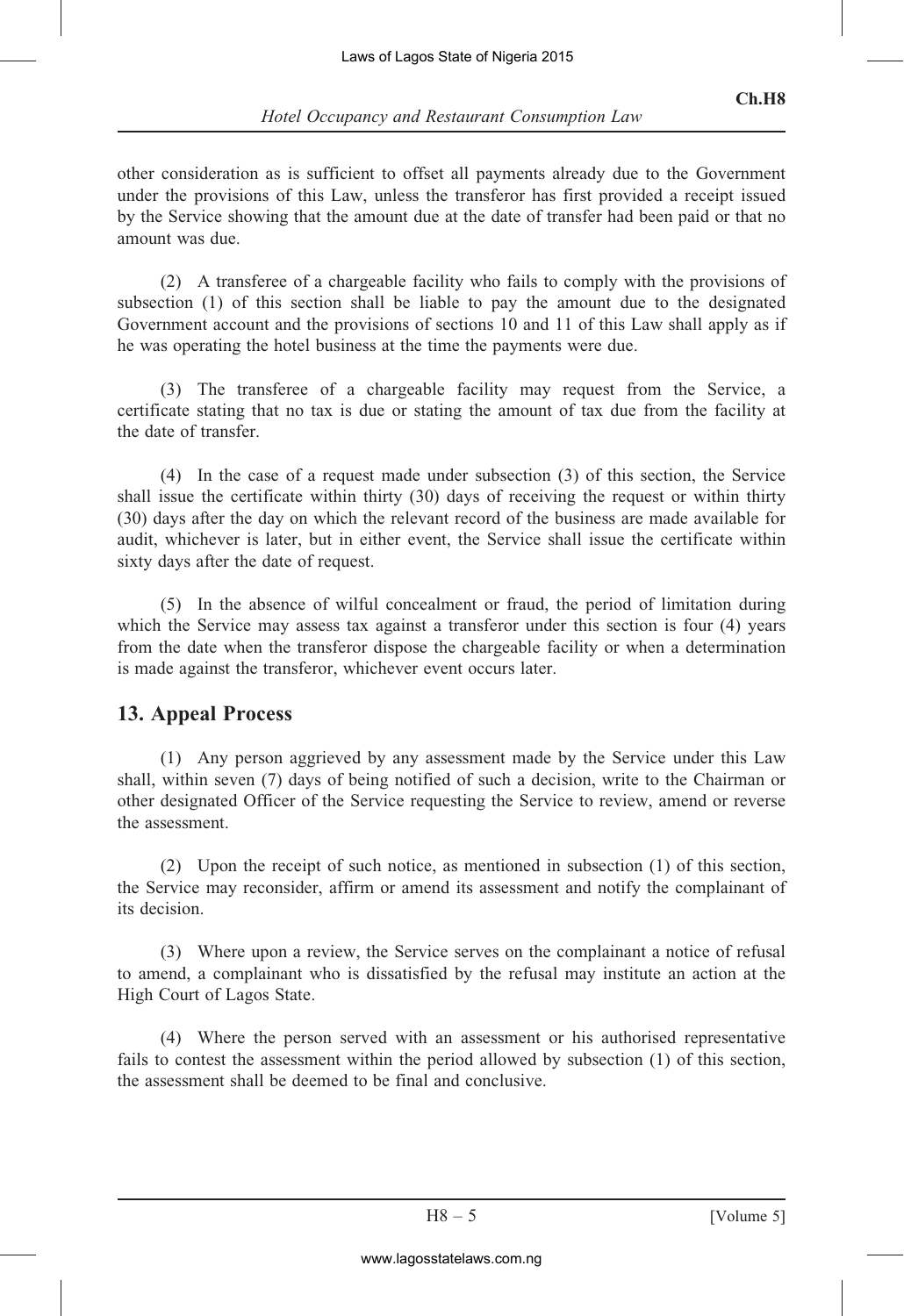#### Ch.H8

## 14. Jurisdiction of Court

(1) The Service may institute an action at the High Court of Lagos State for the recovery of taxes, interests and penalties due under this Law.

(2) All revenues recoverable under this Law are revenues of the Lagos State Government and accordingly, all legal actions taken in relation to this Law or anything done pursuant to it shall, subject to the provisions of section 13 of this Law, be instituted at the High Court of Lagos State.

(3) Where an ex-parte application is made to the Court supported by affidavit that there is reasonable cause for suspecting that a Collecting Agent or any other business organisation or person is in contravention of any provision of this Law, the Court may make an Order upon such terms as it deems fit to—

- (a) prevent concealment of the fraud or dissipation of monies due to the Government; or
- (b) authorise officers of the Service to enter the premises of the suspect at any reasonable time by day or night accompanied by police officers; to
	- $(i)$  inspect the premises for any evidence of contravention; and
	- (ii) seize any books of account, records or other things by which the liability of the Collecting Agent, business organisation or other person may be established.

(4) Any person who knowingly gives false information shall be guilty of an offence and liable on conviction to imprisonment for a period of six months or a fine of Five Hundred Thousand Naira ( $\cancel{\text{N}}$  500,000.00) or both.

# 15. Power to Distrain for Non-Payment of Tax

(1) Without prejudice to any other power conferred on the Service for the enforcement of payments due to Government under this or any other Law, where an assessment has become final and conclusive and a demand notice has been served on a person to make payment, if payment is not made within the time limited by the demand notice, the Service may, in the prescribed form, for the purpose of enforcing payment of the tax due— Laws of Lagos State of Nigeria 2015<br>
cupancy and Restaurant Consump<br> **rt**<br>
institute an action at the High C<br>
order this Law.<br>
overable under this Law are re<br>
overable under this Law are re<br> *i*, all legal actions taken i

- (a) distrain the defaulter by his goods or other chattels, bonds or other securities;
- (b) distrain upon the relevant facility or other place in respect of which the defaulter is the owner, and subject to the provisions of this section, recover the amount of tax due by sale of any of the things so distrained.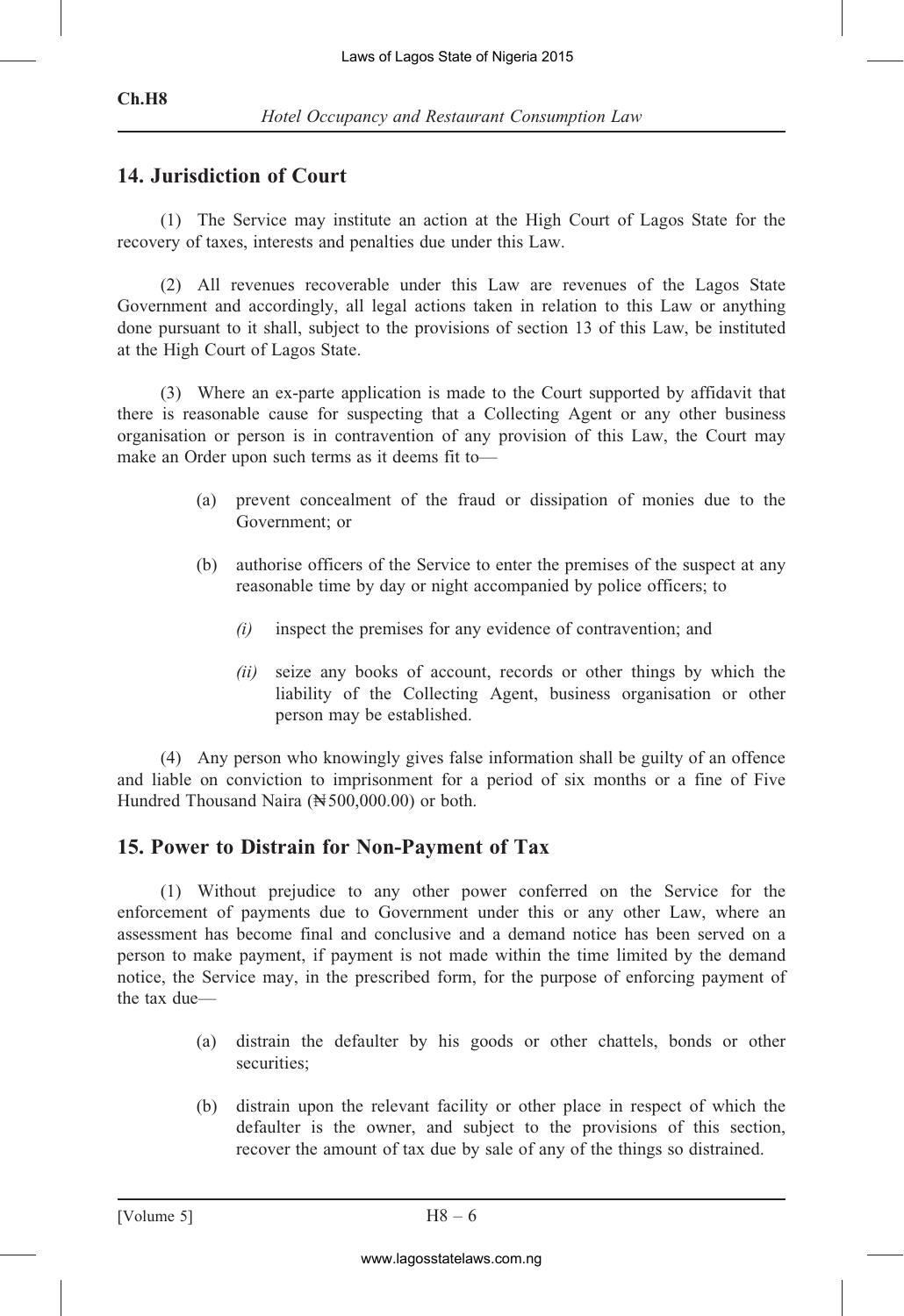(2) The authority to distrain under this section shall be in such form as the Service may direct and that authority shall be sufficient warrant to levy by distrain, the amount of tax due.

(3) For the purpose of levying a distrain under this section, an officer authorised in writing by the Service may execute a warrant of distrain, and if necessary break open any building or place in the day time for the purpose of levying the distrain and may call to his assistance, any police or other security officer whose duty, when so required, shall be to aid and assist in the execution of the warrant of distrain and levying the distrain. Laws of Lagos State of Nigeria 2015<br>
cupancy and Restaurant Consump<br>
listrain under this section shall be<br>
shall be sufficient warrant to lev<br>
shall be sufficient warrant to lev<br>
sxecute a warrant of distrain and le<br>
er s

(4) Things distrained under this section may, at the cost of the defaulter, be kept for fourteen (14) days and at the end of that time, if the amount due in respect of the tax and the cost and charges incidental to the distrain are still not paid, may subject to the provisions of subsection (6) of this section, be sold at anytime thereafter.

(5) Out of the proceeds of a sale under this section, there shall be paid, the cost or charges incidental to the sale and keeping of the distrain, and the amount due in respect of the tax. The balance (if any) shall be payable to the defaulter on demand being made by him or on his behalf.

(6) Nothing in this section shall be construed as authorising the sale of an immovable property without an Order of the State High Court, made on application in such form as may be prescribed by the Rules of Court.

# 16. Exemption from Sales Tax Law

As from the commencement of this Law, Sales Tax Law, Cap. S3, Laws of Lagos State 2003 shall not apply to any facility or transaction covered by this Law.

# 17. Interpretation

In this Law, unless the context otherwise requires—

"Consumer" includes a hotel guest or any person who makes use of a hotel, restaurant, events centre or hotel facility for a fee;

''Events Centres'' includes halls, auditoriums, fields and places designated for public use at a fee.

''Government'' means the Lagos State Government;

"Hotel" includes a motel, guest house, apartments for short letting, tavern, meeting room, and function hall, whether or not described as a hotel by the operator;